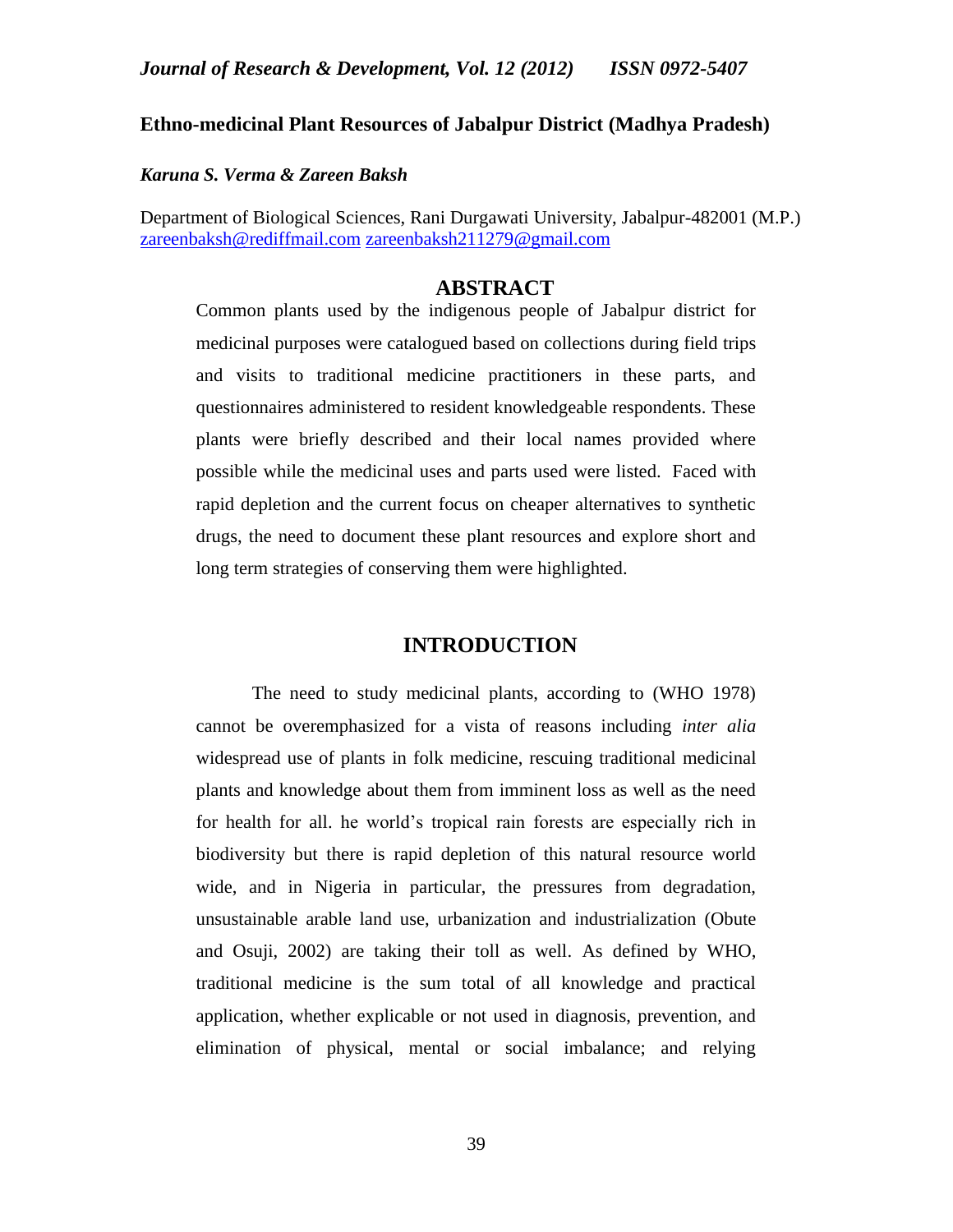exclusively on practice and experience and observations handed down from generation to generation, whether verbally or in writing.

Medicinal plants are generally scattered in various families of angiosperms, gymnosperms, pteridophytes, bryophytes and thallophytes. It has been observed that traditional medicine practitioners tend to hide the identity of plants used for different ailments largely for fear of lack of patronage should the sufferer learn to cure himself. In order to mystify their trade, cultivation of the plants is not encouraged, thus all the collections are virtually from the wild. With the passing away of most of these practitioners along with their wealth of knowledge, a huge loss is made in the body of knowledge dealing with plants that heal. Often the discerning ones try to relate this important information to a few close relatives where any interest is shown. This mode of information transfer is, however, grossly inadequate in that it lacks continuity. We have aimed, in this study, to document information on the common plant genetic resources employed in the ethnomedicinal practice of the indigenous people of the southeastern Nigeria, and to explore ways of sensitizing genuine conservation efforts in the face of the genetic erosion threat posed to these resources.

#### **MATERIAL AND METHODS**

Field trips were embarked upon to various traditional healing homes and popular herbalists followed with direct collections from the wild at the local government. The herbalists, though not forthcoming with information about their trade, were motivated with cash reward for the services rendered. The collected samples from the plant materials they indicated were used for curing of disease. Some literate ones were administered with questionnaires detailing the various cures and plants used as related orally by the illiterate ones. Literature on medicinal plants was searched to corroborate the claims by the healers.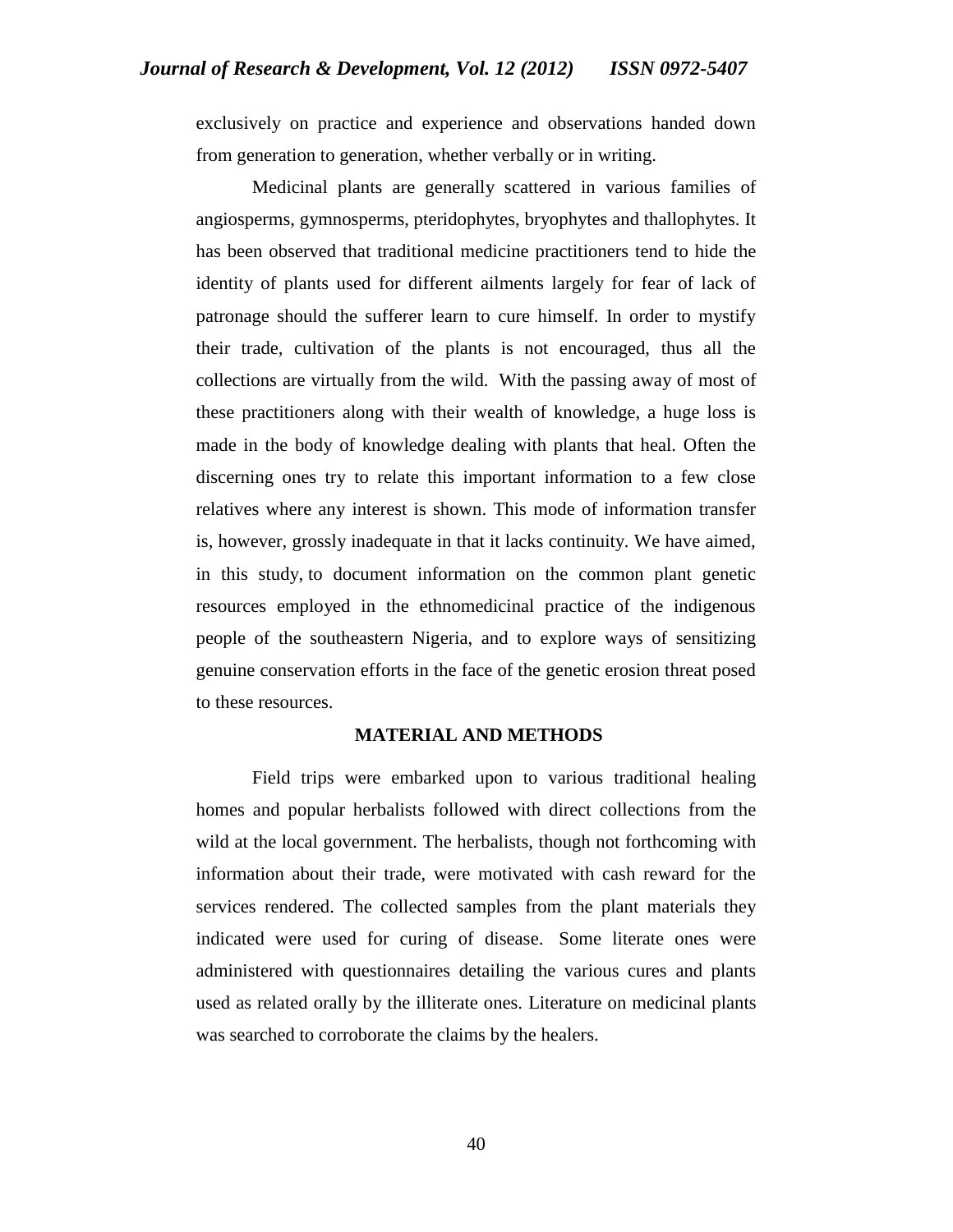| S/N              | <b>Name</b>                                 | Family        | <b>Botanical description</b>                                                                                                                                                                                                                                                                   | Habitat/                 | <b>Medicinal use</b>                                                                                                                                                                                                                                                                                                                                                                                                       |
|------------------|---------------------------------------------|---------------|------------------------------------------------------------------------------------------------------------------------------------------------------------------------------------------------------------------------------------------------------------------------------------------------|--------------------------|----------------------------------------------------------------------------------------------------------------------------------------------------------------------------------------------------------------------------------------------------------------------------------------------------------------------------------------------------------------------------------------------------------------------------|
|                  |                                             |               |                                                                                                                                                                                                                                                                                                | source                   |                                                                                                                                                                                                                                                                                                                                                                                                                            |
| 1.               | Acanthus<br>montanus<br>(Nees)<br>T. Anders | Acanthaceae   | Perennial about 1.40m<br>high, body covered with<br>tiny<br>thorns,<br>leaves<br>dentately lobed<br>with<br>thorny<br>margin<br>and<br>opposite<br>in<br>arrangement.                                                                                                                          | T / W                    | Antitussive, leaf<br>decoction used to treat<br>chesty coughs and boils.                                                                                                                                                                                                                                                                                                                                                   |
| 2.               | Afromomum<br>melegueta                      | Zingiberaceae | Perennial herb of about<br>3ft, with narrow leaves,<br>fruits ovate with red-<br>brown irregular seeds<br>that strongly aromatic<br>and pungent to taste.                                                                                                                                      | $T/W$ or<br>$\mathsf{C}$ | Stimulant/diuretic crushed<br>seeds mixed with crushed<br>bitter kola<br>and<br>water<br>extract of bitter leaf all<br>mixed with proper amount<br>of water is used to treat<br>diabetes. Whole fruit eaten<br>along with two moderately<br>sized ginger cures beri<br>beri.<br>1 whole pepper<br>added to 3 seeds of ripe<br>papaw, dried locus bean<br>all ground to make soup is<br>a remedy for female<br>infertility. |
| $\overline{3}$ . | Ageratum<br>conyzoides<br>Linn.             | Asteraceae    | Annual herb 30 - 80cm<br>with<br>opposite<br>tall,<br>with<br>dentate<br>leaves<br>margin<br>and<br>stem<br>covered with fine white<br>hairs.                                                                                                                                                  | $\overline{W}$           | An infusion is used a<br>purgative. Sap squeezed<br>from the leaves is used to<br>treat wounds<br>and eye<br>problems.                                                                                                                                                                                                                                                                                                     |
| $\overline{4}$ . | Anarcadium<br>occidentale<br>Linn.          | Anarcadiaceae | A spreading evergreen<br>tree of height up to<br>12m, often producing<br>aromatic gum, leaves<br>20cm<br>30cm,<br>$\mathbf X$<br>yellowish-pink flowers,<br>fruit thick pear-shaped<br>pulpy and red or yellow<br>when ripe with a hard<br>green<br>kidney-<br>rusty<br>shaped nut at the tip. | T / W, C                 | $1 - 2$ drops of a tincture<br>applied $4 - 5$ times a day<br>treats ringworm infection.<br>The bark and leaves used<br>as diuretic.                                                                                                                                                                                                                                                                                       |
| 5.               | Alstonia<br>boonei<br>DeWild.               | Apocynaceae   | A large tree of up to<br>30m and 3m in girth<br>with<br>brown<br>bark<br>yielding copious latex<br>when slashed, Leaves<br>flowers<br>obovate,<br>yellowish white fruit up<br>to 60cm, pendulous.                                                                                              | W                        | application<br>Local<br>as<br>analgesic for rheumatic<br>pains, bark is boiled with<br>garlic and lime and taken<br>1 glass 3x daily. Juice<br>extract mixed with lime<br>and a tinge of salt is used<br>to treat mouth odour.                                                                                                                                                                                             |

**Table 1: A catalogue of some medicinal plants and ethnomedicinal uses among the Jabalpur District people**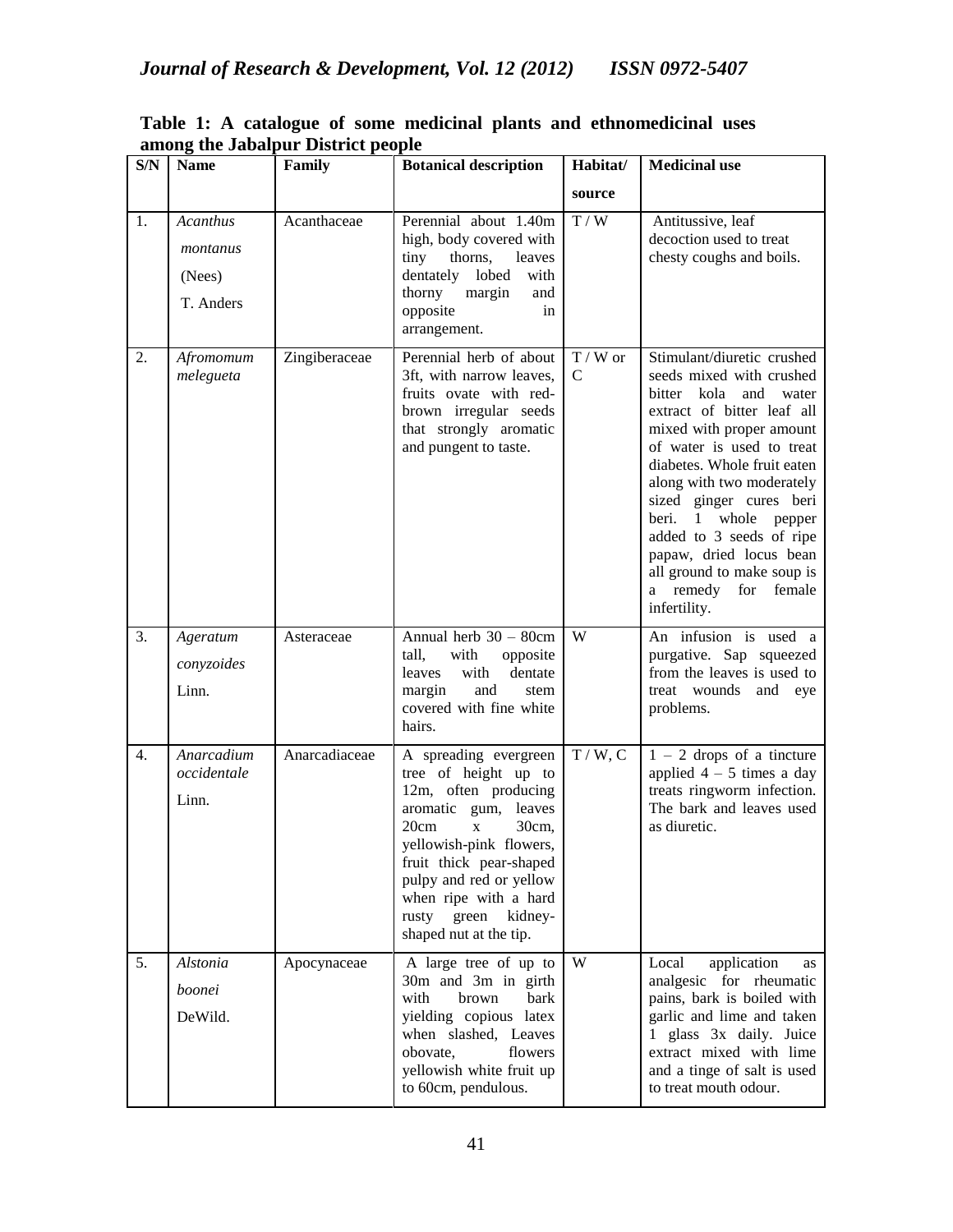| 6.  | Azadirachta<br>indica A.<br>Jussieu.                                         | Meliaceae  | An evergreen tree of up<br>$\text{to}10 - 11\text{m}$ tall, leaves<br>divided into leaflets,<br>flowers small and white<br>fruit green or yellow 1.5<br>- 2cm long. Bark<br>usually cracked up.                                                                                    | $\overline{C}$ | Drinking or bathing with<br>leaf decoction or infusion<br>is a remedy for chicken<br>small<br>and<br>pox,<br>$p_{OX}$<br>Boiling leaves with lemon<br>grass treats malaria, used<br>as a vermifuge, remedy<br>for ulcers and wounds.<br>Juice<br>from<br>squeezed<br>leaves with a little water is<br>used as an eye drop but if<br>mixed with pure honey is<br>good for ear ailments.<br>Twig chewed as a relief<br>for toothache.                       |
|-----|------------------------------------------------------------------------------|------------|------------------------------------------------------------------------------------------------------------------------------------------------------------------------------------------------------------------------------------------------------------------------------------|----------------|-----------------------------------------------------------------------------------------------------------------------------------------------------------------------------------------------------------------------------------------------------------------------------------------------------------------------------------------------------------------------------------------------------------------------------------------------------------|
| 7.  | Carica<br>papaya L.                                                          | Caricaceae | dioecious<br>Herbaceous<br>plant of up to 6m high,<br>leaves bone on long<br>petioles and palmate in<br>shape.<br>Usually<br>branched, the female<br>often bears the fruits<br>that are green and turn<br>orange- yellow when<br>ripe.                                             | T/W, C         | Unripe fruit mixed with<br>garlic and fermented for 3<br>days is used as a diuretic.<br>Chewing a handful of<br>morning<br>seeds<br>and<br>evening and ad decoction<br>of unripe papaw<br>with<br>unripe pineapple,<br>lime,<br>10cm long sugar cane<br>piece, 6 bags of Lipton tea<br>in 4 liters of water has<br>antimalarial effects. Sap<br>from unripe fruit or trunk<br>is used to treat eczema,<br>bumps<br>razor<br>and<br>nematode infestations. |
| 8.  | $\overline{Chromol}$ aena<br>odorata<br>$(Linn)$ R. M.<br>King &<br>Robinson | Asteraceae | A perennial shrub with<br>simple<br>leaves<br>oppositely<br>arranged,<br>Inflorescence<br>is<br>a<br>corymb with pale blue<br>flowers and whitish or<br>mauve florets; stem<br>scrambling<br>and<br>dichotomously<br>branched often giving<br>off<br>characteristic<br>a<br>smell. | T / W          | Mashed leaf water extract<br>used for stomach upset,<br>sap from leaves used to<br>treat wounds.                                                                                                                                                                                                                                                                                                                                                          |
| 9.  | Citrus<br>aurantifolia<br>(Christm)<br>Swing.                                | Rutaceae   | Profusely<br>branched<br>small<br>evergreen<br>tree<br>about $1.5 - 5m$ tall;<br>thorny<br>stem,<br>ovate<br>leaves, yellowish-white<br>flowers fruit aromatic,<br>small pungently acidic.                                                                                         | T/C            | application<br>Local<br>with<br>honey<br>to cure catarrh,<br>used<br>juice<br>to<br>treat<br>stomachache and feverish<br>conditions.                                                                                                                                                                                                                                                                                                                      |
| 10. | Citrus<br>$limon$ (L.)                                                       | Rutaceae   | Perennial tree growing<br>up to 3m tall. Leaves<br>lanceolate or elliptical,                                                                                                                                                                                                       | T/C            | Infusion<br>of<br>the<br>rind<br>prepared in alcohol is used<br>for digestive disorders,                                                                                                                                                                                                                                                                                                                                                                  |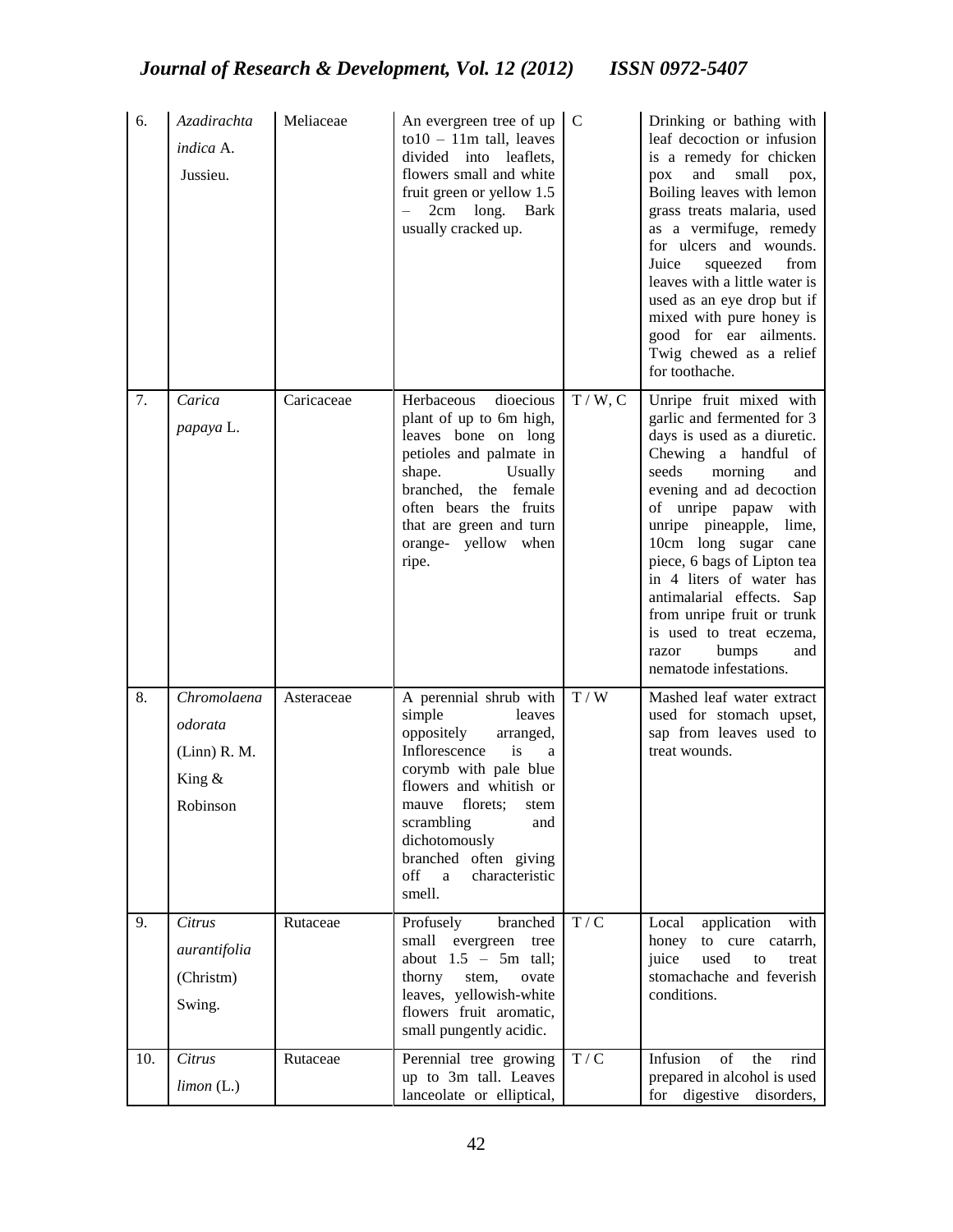|     | Burm. f.                                  |               | toothed; flowers<br>and<br>white fruit with thick<br>yellow<br>dull<br>rind<br>to<br>orange when ripe.                                                                                                                                         |                             | juice<br>used<br>treat<br>to<br>diarrhea, ulcers, excessive<br>weight gain. Diluted juice<br>used to treat spots, scabs,<br>wounds scars and insect<br>bites.                                                                                                                                                                     |
|-----|-------------------------------------------|---------------|------------------------------------------------------------------------------------------------------------------------------------------------------------------------------------------------------------------------------------------------|-----------------------------|-----------------------------------------------------------------------------------------------------------------------------------------------------------------------------------------------------------------------------------------------------------------------------------------------------------------------------------|
| 11. | Corchorus<br>olitorius L.                 | Tiliaceae     | A glabrous herb often<br>woody<br>$\operatorname{at}$<br>the<br>base;<br>leaves<br>lanceolate<br>to<br>ovate-lanceolate simple,<br>stem light green in<br>colour, flowers yellow,<br>fruits pods                                               | T/W, C                      | Leaves<br>pounded<br>with<br>rubber leaves and mixed<br>with a little water then<br>filtered is taken to remedy<br>irregular menstrual flow in<br>women. Leaf extracts by<br>boiling is used for treating<br>fevers.                                                                                                              |
| 13. | Cymbopogon<br>citratus<br>(DC.)<br>Stapf. | Poaceae       | A perennial grass about<br>2m tall, rarely flowers<br>lower leaf sheaths with<br>a characteristic waxy<br>bloom, mildly scented<br>when cut.                                                                                                   | $\mathbf C$                 | Used as an<br>astringent,<br>diuretic<br>and<br>antiseptic.<br>The leaf is boiled in 2 L of<br>water for $30 - 40$ minutes<br>with 25 whole limes, 2<br>grape fruits, 2 unripe<br>papaw fruits, and 2 unripe<br>pineapples, cut garlic and<br>bark<br>$\alpha$ f<br>Alstonia<br>the<br>boonei and used to treat<br>typhoid fever. |
| 14. | Diodia<br>scandens<br><b>Sw</b>           | Rubiaceae     | A straggling herb with<br>slender angular stem up<br>3m high, leaves<br>to<br>scabrid, opposite ovate<br>ovate-lanceolate,<br>to<br>flowers white clustered<br>in the axils, the fruit is<br>an ovoid capsule.                                 | W                           | with<br>Used<br>Napoleona<br>imperialis as a vermifuge<br>for children; an infusion of<br>combination<br>the<br>same<br>used for pregnant women<br>and afterbirth treatment to<br>clear the womb.                                                                                                                                 |
| 15. | Ricinus<br>communis<br>L.                 | Euphorbiaceae | A glabrous shrub of<br>about $9 - 12m$ high,<br>reddish-green fruits that<br>turn dark when mature.<br>The fruit is a 3-seeded<br>capsule<br>with<br>spines.<br>Leaves are palmate                                                             | T / W, C                    | $5-10g$ and $15-30g$ of oil<br>used as a purgative for<br>children<br>and<br>adults<br>respectively.<br>External<br>application of oil is used<br>to treat skin infections.                                                                                                                                                       |
| 16. | Elaeis<br>guineeensis<br>Jacq.            | Arecaceae     | A tall branchless tree<br>with<br>huge<br>pinnate<br>leaves that are spiny at<br>flowers<br>the<br>base,<br>inconspicuous<br>and<br>borne on pistillate and<br>staminate<br>inflorescences.<br>Occurs<br>mostly<br>in<br>secondary<br>forests. | T/W, C                      | Oil from the seeds is<br>administered<br>as<br>an<br>antidote for poisons. Oil<br>from the kernel used to<br>treat several skin ailments<br>convulsion<br>and<br>in<br>children. Unripe kernel is<br>believed<br>to<br>prevent<br>fibroids when at least $25 -$<br>30 nuts are chewed every<br>day for 12 weeks.                  |
| 17. | Eleusine                                  | Poaceae       | An erect annual tufted                                                                                                                                                                                                                         | $\mathbf{T}$ / $\mathbf{W}$ | Used<br>anti-<br>as<br>an                                                                                                                                                                                                                                                                                                         |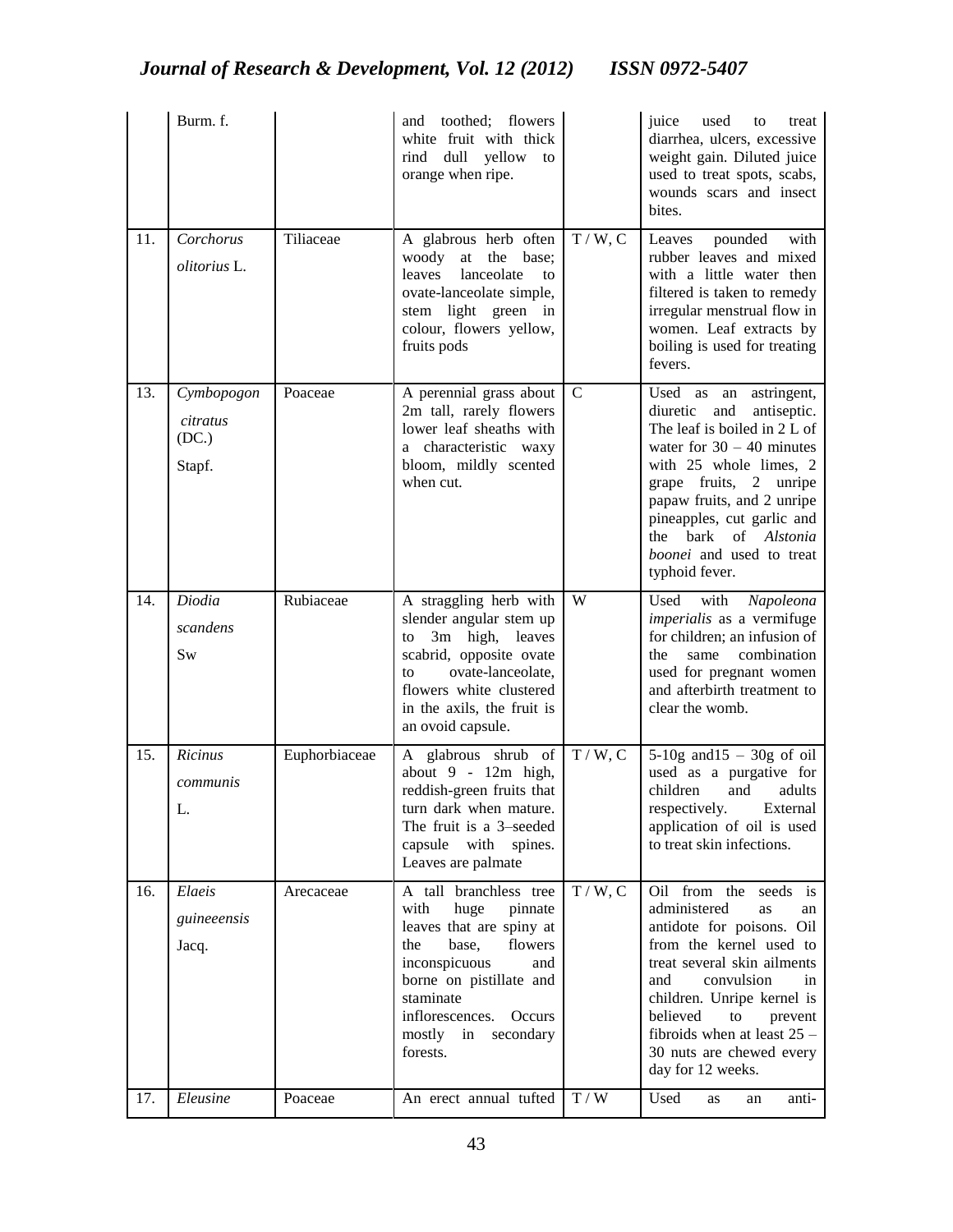|     | indica (Linn)<br>Gaertn.            |               | grass that grows up to<br>60cm. Leaves slightly<br>hairy bears seeds in<br>spikes.                                                                                                                                                                                                                                                                          |        | inflammatory,<br>for<br>and<br>convulsion in children.                                                                                                                                                                               |
|-----|-------------------------------------|---------------|-------------------------------------------------------------------------------------------------------------------------------------------------------------------------------------------------------------------------------------------------------------------------------------------------------------------------------------------------------------|--------|--------------------------------------------------------------------------------------------------------------------------------------------------------------------------------------------------------------------------------------|
| 18. | Emilia<br>sonchifolia<br>(Linn.) DC | Asteraceae    | A bushy annual herb<br>with glaucous sparingly<br>pubescent<br>stems<br>and<br>leaves; inflorescence is<br>erect head<br>with<br>an<br>mauve or creamy white<br>florets.                                                                                                                                                                                    | W      | Fluid fro squeezed leaves<br>used<br>to<br>treat<br>wounds<br>because<br>it<br>contains<br>coagulant factors                                                                                                                         |
| 19. | Euphorbia<br>hirta Linn.            | Euphorbiaceae | An erect or decumbent<br>herb up to 45cm in<br>height.<br>Leaves<br>are<br>opposite narrowly<br>ovate<br>and<br>finely<br>Stem<br>often<br>toothed.<br>covered with purplish -<br>brown<br>hairs.<br>Inflorescence is a dense<br>axillary head with small<br>pinkish flowers; fruit s a<br>3-chambered<br>capsule<br>containing<br>reddish-<br>brown seeds. | T / W  | used<br>Leaves<br>to<br>treat<br>asthma<br>and<br>catarrh,<br>external<br>application for<br>of<br>treatment<br>eczema.<br>Speculated to be a cure for<br>aids since it stimulates the<br>immune system.                             |
| 20. | Garcinia<br>Kola<br>Heckel          | Guttiferae    | Evergreen tree of up to<br>33m tall, thick slash and<br>grayish- brown bark and<br>buttressed trunk. Leaves<br>opposite<br>with<br>pale<br>midribs. Greenish-white<br>flowers<br>and<br>orange-<br>coloured fruit, carrying<br>brown seeds embedded<br>in pulp.                                                                                             | T/W    | Seeds are chewed to treat<br>bronchitis<br>and<br>throat<br>infections. An infusion of<br>the root with a little salt is<br>a remedy for asthma.                                                                                     |
| 21. | Harungana<br>madaga-<br>scariensis  | Hypericaceae  | A shrub or small tree<br>with<br>tiny<br>numerous<br>flowers and oppositely<br>arranged<br>ovate<br><b>or</b><br>rounded leaves up 10 x<br>20cm with prominent<br>lateral nerves beneath.                                                                                                                                                                   | T/W    | sap is applied<br>Gummy<br>locally<br>to<br>treat<br>skin<br>diseases like itches<br>and<br>leprous spots.                                                                                                                           |
| 22. | Mangifera<br><i>Indica</i><br>Linn. | Anarcadiaceae | Large tree up to 30m<br>high, simple alternately<br>arranged. Young leaves<br>are wine coloured but<br>later<br>turn<br>green.<br>Inflorescence<br>is<br>a<br>panicle<br>with<br>inconspicuous<br>cream<br>flowers: fruit is a drupe<br>fibrous<br>with<br>edible<br>Stem<br>mesocarp.                                                                      | T/W, C | Boiling of leaves in water<br>and drinking the resultant<br>solution is a cure for<br>malaria; Bark is soaked<br>for 24 huors and the water<br>extract is used, along with<br>bathing with this 3x a day,<br>to treat typhoid fever. |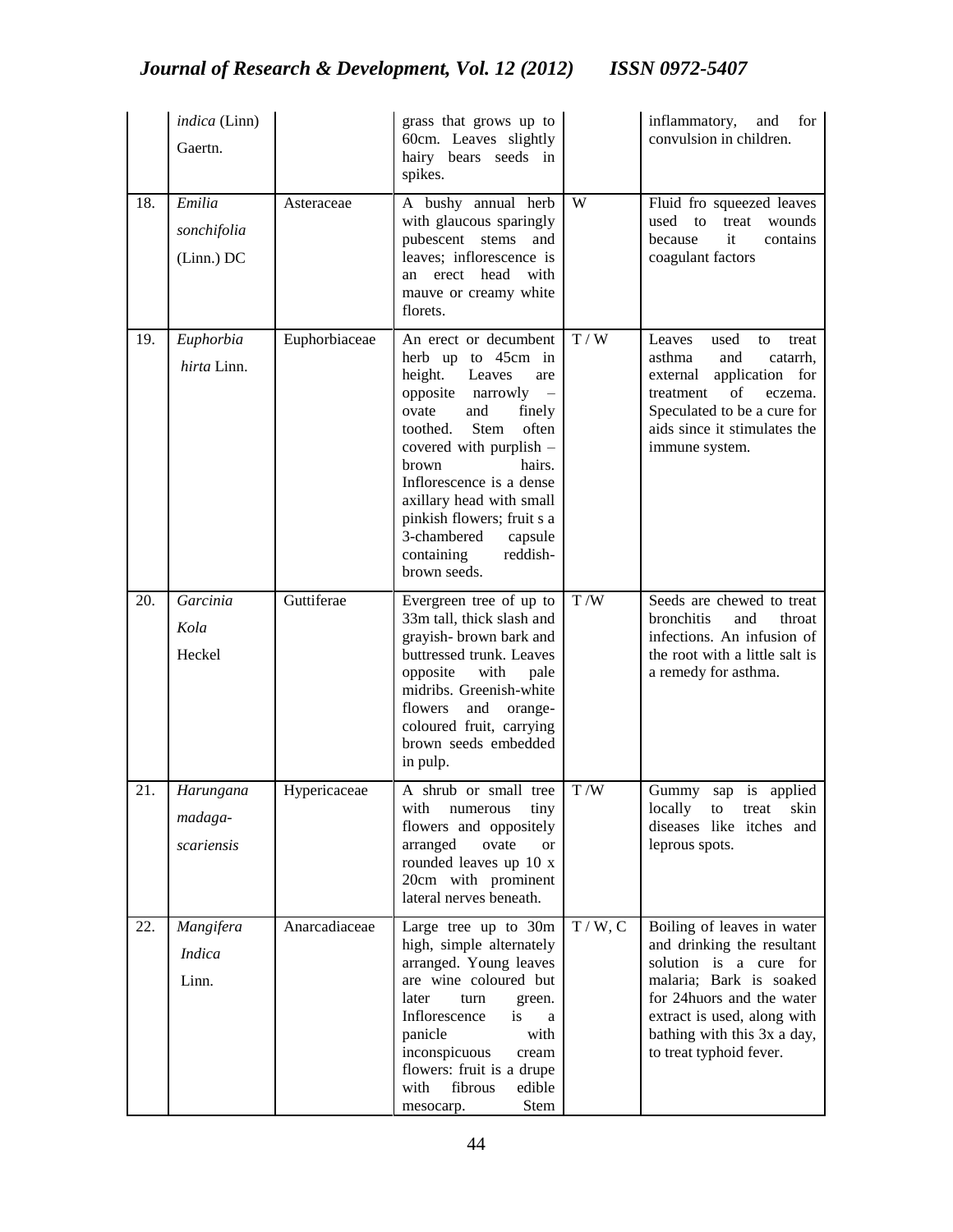|     |                                                         |               | produces a gum when<br>cut.                                                                                                                                                                                                                                                                      |          |                                                                                                                                                                                                                                                                                                                               |
|-----|---------------------------------------------------------|---------------|--------------------------------------------------------------------------------------------------------------------------------------------------------------------------------------------------------------------------------------------------------------------------------------------------|----------|-------------------------------------------------------------------------------------------------------------------------------------------------------------------------------------------------------------------------------------------------------------------------------------------------------------------------------|
| 23. | Manihot<br>esculenta<br>Crantz                          | Euphorbiaceae | perennial<br>shrub<br>A<br>growing up to $1 - 3m$<br>tall or more with erect<br>knobby leaf scars. The<br>palmately<br>compound<br>leaves tend to crowd<br>around the top while<br>lower ones are shed.<br>The flowers are small<br>and cream coloured and<br>bone<br>axillary<br>as<br>racemes. | T/C      | Premature roots are used<br>to treat eye problems.                                                                                                                                                                                                                                                                            |
| 24. | Napoleona<br><i>Imperialis</i><br>P.Beauv.              | Lecythidaceae | A tree or shrub seldom<br>grows above 6m with<br>large leaves. Flower are<br>showy and of variable<br>colours<br>but<br>usually<br>cream.                                                                                                                                                        | T/W      | An infusion of the leaves<br>is used to dissolve clotted<br>blood in freshly delivered<br>women; but used as a<br>vermifuge for children.<br>Stem is used<br>to cure<br>gonorrhea while the roots<br>are used to fevers.                                                                                                      |
| 25. | Newbouldia<br>Laevis<br>(Beauv.)<br>Seeman<br>ex Bureau | Bignoniaceae  | A tree of secondary<br>forests grows up to 12m<br>with nearly erect mode<br>of branching. Leaves<br>compound<br>leathery<br>broadly elliptic. Flowers<br>purplish-pink, the fruit<br>is a capsule that splits in<br>half to release winged<br>seeds.                                             | T / W, C | Leaves are squeezed and<br>the extract use to treat eye<br>problems. Roots,<br>barks<br>and leaves are used during<br>childbirth,<br>constipation<br>and on septic wounds.                                                                                                                                                    |
| 26. | Ocimum<br>gratissimum<br>L.                             | Labiateae     | A shrub of about $50 -$<br>80cm tall, leaves are<br>ovate,<br>serrate<br>and<br>opposite<br>in<br>arrangement.<br>Flowers<br>are white in colour.                                                                                                                                                | T/C      | A glass of leaf extract<br>taken before a meal is a<br>remedy for constipation as<br>well as worms in the GIT.<br>As treatment for diabetes<br>mellitus, the same amount<br>of <i>O. gratissimum</i> leaves<br>mistletoe<br><b>Viscum</b><br>and<br>album in water taken a<br>glass 3x daily until the<br>symptoms disappear. |
| 27  | Palisota<br>hirsuta<br>(Thumb.)                         | Commelinaceae | An herb of regrowth<br>areas that grows up to 3<br>$-4$ m high. The leaves<br>are in rosette usually at<br>the tip of the axis;                                                                                                                                                                  | T / W    | Leaves and stem are used<br>in treating rheumatism<br>arthritis if taken as an<br>infusion.                                                                                                                                                                                                                                   |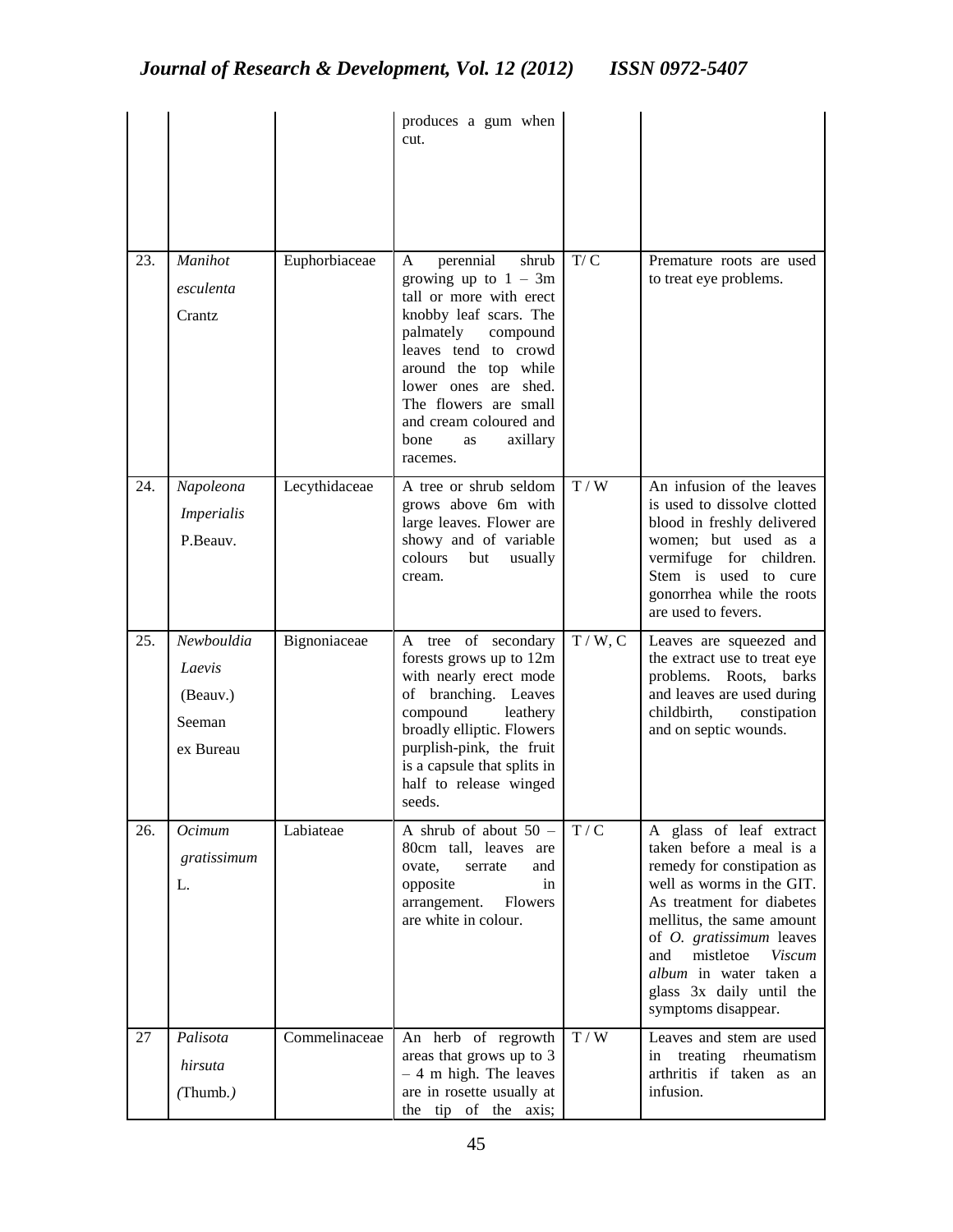|     | K. Schum.                             |                | flowers are white to<br>purplish,<br>fruits<br>are<br>glossy black in colour.                                                                                                                                                                               |                                             |                                                                                                                                                                                                                                                                                                                                                                                                  |
|-----|---------------------------------------|----------------|-------------------------------------------------------------------------------------------------------------------------------------------------------------------------------------------------------------------------------------------------------------|---------------------------------------------|--------------------------------------------------------------------------------------------------------------------------------------------------------------------------------------------------------------------------------------------------------------------------------------------------------------------------------------------------------------------------------------------------|
| 28. | Gangronema<br>latifolium<br>Benth.    | Asclepiadaceae | Climbing shrub with<br>ovate to ovate-rotundate<br>leaves; flowers occur as<br>arranged<br>racemes<br>in<br>follicles<br>along<br>the<br>branches<br>of<br>inflorescence.                                                                                   | T / W, C                                    | Used for cleansing the<br>womb after childbirth, the<br>ground<br>leaves<br>are<br><b>or</b><br>chewed<br>raw<br>to<br>treat<br>stubborn cough and also<br>taken<br>to treat running<br>stomach.                                                                                                                                                                                                 |
| 29. | Piper<br>nigrum<br>Schum.<br>& Thonn. | Piperaceae     | A climber growing up<br>to $30 - 40$ ft high on<br>trees, racemous flowers<br>produce red fruits that<br>turn brown later, leaves<br>cordate<br>and<br>are<br>alternately arranged.                                                                         | W                                           | stabilize<br>Used<br>the<br>to<br>womb<br>in<br>after<br>women<br>birth.                                                                                                                                                                                                                                                                                                                         |
| 30  | Psidium<br>guajava<br>Linn.           | Myrtaceae      | This is shrubby tree<br>with<br>smooth<br>but<br>flecking<br>bark<br>with<br>simple entire oppositely<br>arranged leaves; flowers<br>are white and several<br>shades of colurs of<br>pulps are formed in the<br>fruits. Usually<br>yield<br>numerous seeds. | T/C                                         | Leaves are soaked in salt<br>washed<br>and<br>water<br>squeezed<br>and<br>product<br>made up with fresh water<br>to give a greenish liquid<br>that is taken one glass 2x<br>daily for one week to<br>increase blood level. A<br>decoction of 50g of the<br>leaves and bark of the root<br>is made in one liter of<br>water and taken a glass<br>every 4 hours to cure<br>diarrhea and dysentery. |
| 31. | Sida<br>acuta<br>Burm. f.             | Malvaceae      | An erect branched small<br>perennial<br>herb<br>with<br>hairy<br>woody<br>stem.<br>Leaves are lanceolate,<br>alternate and toothed at<br>the margins.                                                                                                       | T / W                                       | The stem is used to treat<br>malaria.                                                                                                                                                                                                                                                                                                                                                            |
| 32. | Telfairia<br>occidentalis<br>Hook. f. | Cucurbitaceae  | This is a perennial herb<br>that creeps. Leaves are<br>palmately lobed<br>and<br>fruits are ridged deeply<br>and very large typical of<br>the gourd family.                                                                                                 | $\ensuremath{\mathcal{T}}\xspace/\xspace$ C | Leaves are squeezed in<br>water and taken to treat<br>dizziness<br>anaemia.<br>and<br>Roots are potent poisons.                                                                                                                                                                                                                                                                                  |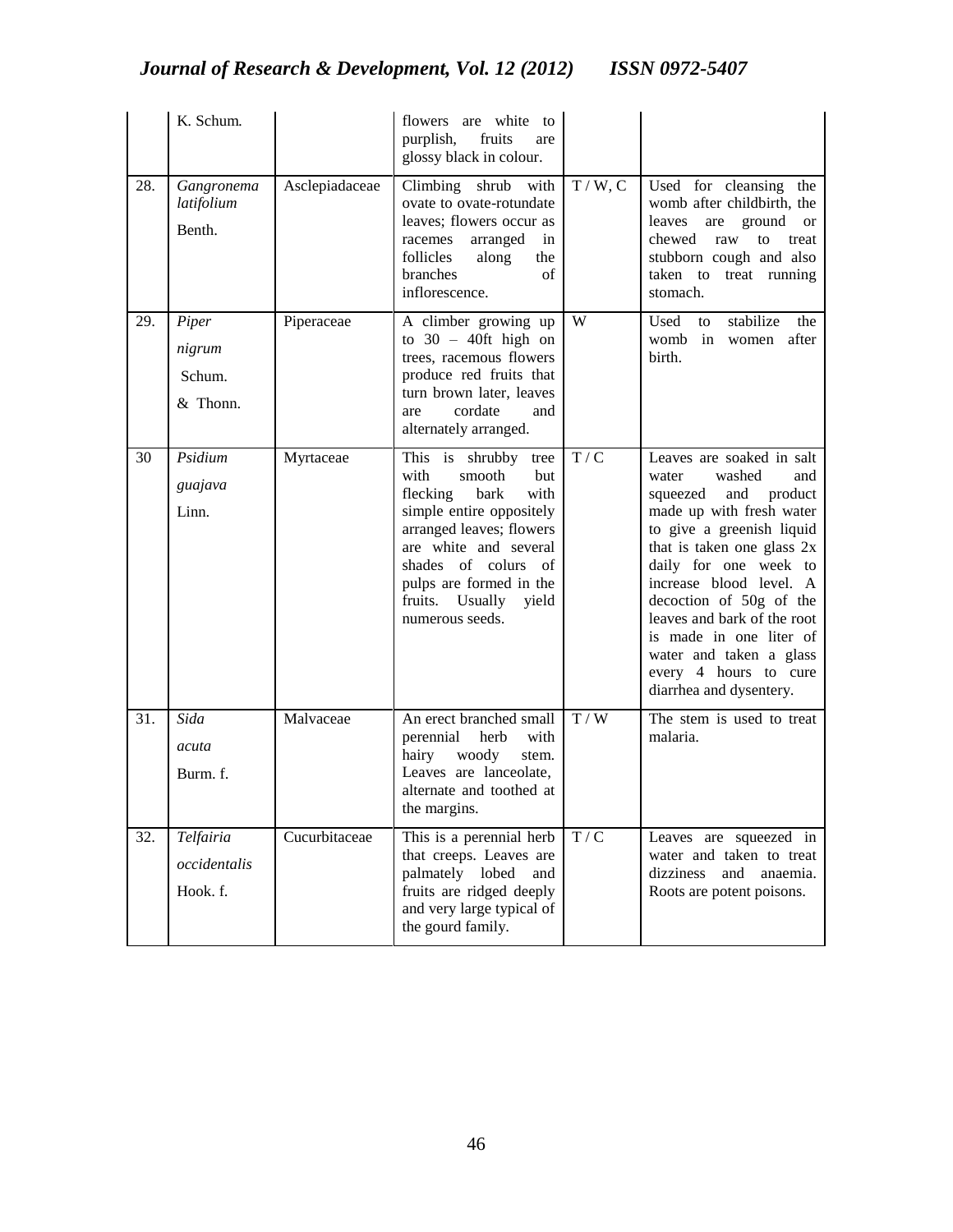| 33. | Vernonia<br>amygdalina<br>Del. | Asteraceae | small shrub with<br>A<br>silvery stem and leaves<br>with a characteristic<br>bitter<br>taste.<br>is<br>Inflorescence<br>a a<br>capitulum producing<br>dirty white flowers. It is<br>vegetatively propagated. | T/C | Squeezing the leaves and<br>mixing the product with<br>palm wine and rubbing the<br>body down together with<br>drinking a glass daily<br>cures measles, small pox<br>and chicken pox. If mixed<br>with lime and orange juice<br>and taken for a fortnight is<br>a cure for pile. Root<br>epidermis is used to treat<br>diarrhea. The sap from the<br>leaf is an antifungal agent. |
|-----|--------------------------------|------------|--------------------------------------------------------------------------------------------------------------------------------------------------------------------------------------------------------------|-----|-----------------------------------------------------------------------------------------------------------------------------------------------------------------------------------------------------------------------------------------------------------------------------------------------------------------------------------------------------------------------------------|
|-----|--------------------------------|------------|--------------------------------------------------------------------------------------------------------------------------------------------------------------------------------------------------------------|-----|-----------------------------------------------------------------------------------------------------------------------------------------------------------------------------------------------------------------------------------------------------------------------------------------------------------------------------------------------------------------------------------|

 $T =$  terrestrial,  $W =$  wild and  $C =$  cultivated.

## **DISCUSSION**

The results of this study show that more medicinal plants are sourced from the wild than are cultivated regardless of how medicinally important they are to the people. For those that are cultivated the extent is still rudimentary as no large-scale production is involved. Even less still is the proportion of these plants obtained from the wild and also cultivated. Obviously this tells a story of how these plant genetic resources are managed unsustainably in this part of the world. As many young people get more out of the countryside for life in the urban centers even the meager cultivation is further threatened with further neglect just as the wild-sourced ones are faced with threats of gene eroding anthropogenic activities and environmental degradation. Unfortunately, little or no conservation strategies are in place to safeguard these plants.

The results further highlight the need to harmonize traditional medicine practice with the orthodox practice rather than the disdain with which the later considers the former, in this part of the globe. This is obvious in the face of not only in the interdependence of the two but also for the fact that a greater number of people have it as their only available healthcare service as the orthodox is far removed from them. Furthermore, the traditional approach often treats some ailments that have defiled